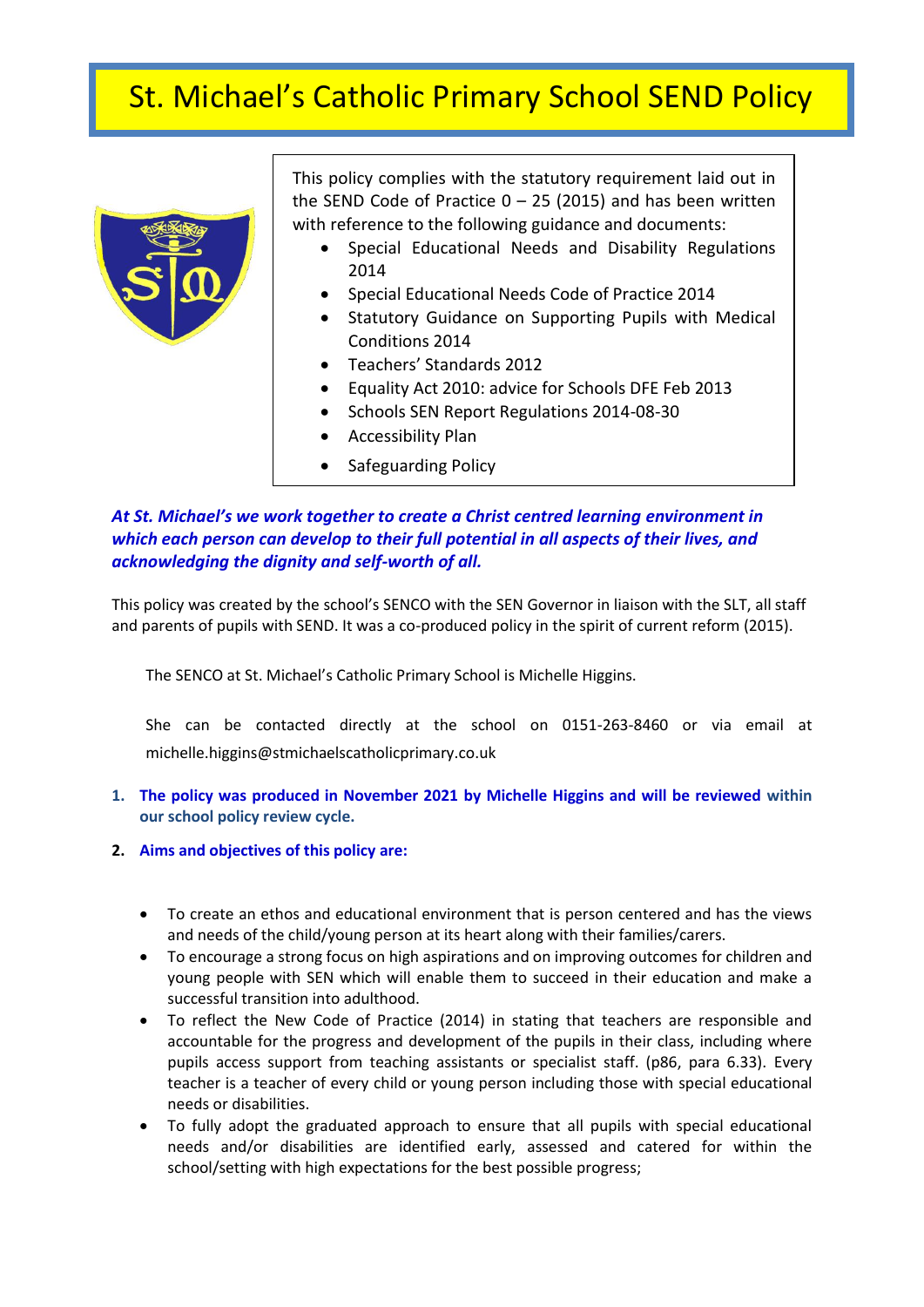- To work within a 'person centered approach' fostering and promoting effective collaboration with children/young people, parents/carers and outside agencies;
- To encourage and engage the participation of children and young people and parents in the decision making and the planning and review of outcomes with regard to their provision.
- To clearly identify the roles and responsibilities of school staff and the SEN Governor in providing an appropriate education for pupils with special educational needs and/or disabilities;
- To be proactive in enabling full access for pupils with SEND to all manageable aspects of the school curriculum and the wider school life and activities thus developing positive selfesteem with a long term goal of independence and preparation for adulthood.

## **3. Identification of pupils needs.**

The school's particular arrangements for assessing and identifying pupils as having SEN also form a part of our published **Local Offer** which was produced in consultation with parents in cooperation with the Local Authority and with due regard to the general duties to promote disability equality.

We recognise the definition of SEN as stated in the Code of Practice 2014:

## **"A pupil has SEN where their learning difficulty or disability calls for special educational provision, namely provision different from or additional to that normally available to pupils of the same age".** (p83)

- The school reflects what the Code of Practice states (p88 sect 637) in that pupils are only identified as SEN if they do not make adequate progress once they have had all the interventions/adjustments and good quality personalised teaching. This is known as 'SEN Support'.
- We are alert to emerging difficulties which may not be evident at an early age, these concerns may be expressed by parents or the children/young people themselves. Equally it is not assumed that attainment in line with chronological age means that there are no learning difficulties as it very much depends on the individual case.
- The four broad areas identified within the SEN Code of Practice 2014 (p86) are **'Communication and Interaction'**, **'Cognition and Learning'**, **'Social, Emotional and Mental Health Difficulties'** and **'Sensory and/or Physical needs'** and the children are identified largely within these areas. These areas exemplify the range of need for which the school is able to identify and provide support from within the school's provision.
- The purpose of identification is to work out what action the school needs to take, not to fit a pupil into a category. The school identifies the needs of pupils by considering the needs of the whole child which will include not just the special educational needs of the child or young person.
- The ability to identify SEN and adapt teaching in response to the diverse needs of pupils is a core requirement of the teachers' standards (2012), teachers are guided and supported in this by the SENCO and information is shared appropriately and frequently.
- Although the SENCO has overall responsibility for the identification of pupils with SEN in the school it is recognised that other members of teaching and pastoral staff have a key role to play in this process. This is part of the collective responsibility and collaborative approach of the school.
- Early identification of pupils with SEN is a crucial factor in overcoming barriers to learning. The SENCO works closely with the school assessment coordinator to interrogate the school tracking data, RAISE online data and FFT.

We also use a number of indicators to identify pupils' special educational needs. Such as:

 Close analysis of data including: EYFSP, termly and yearly assessments, reading ages and annual pupil assessments.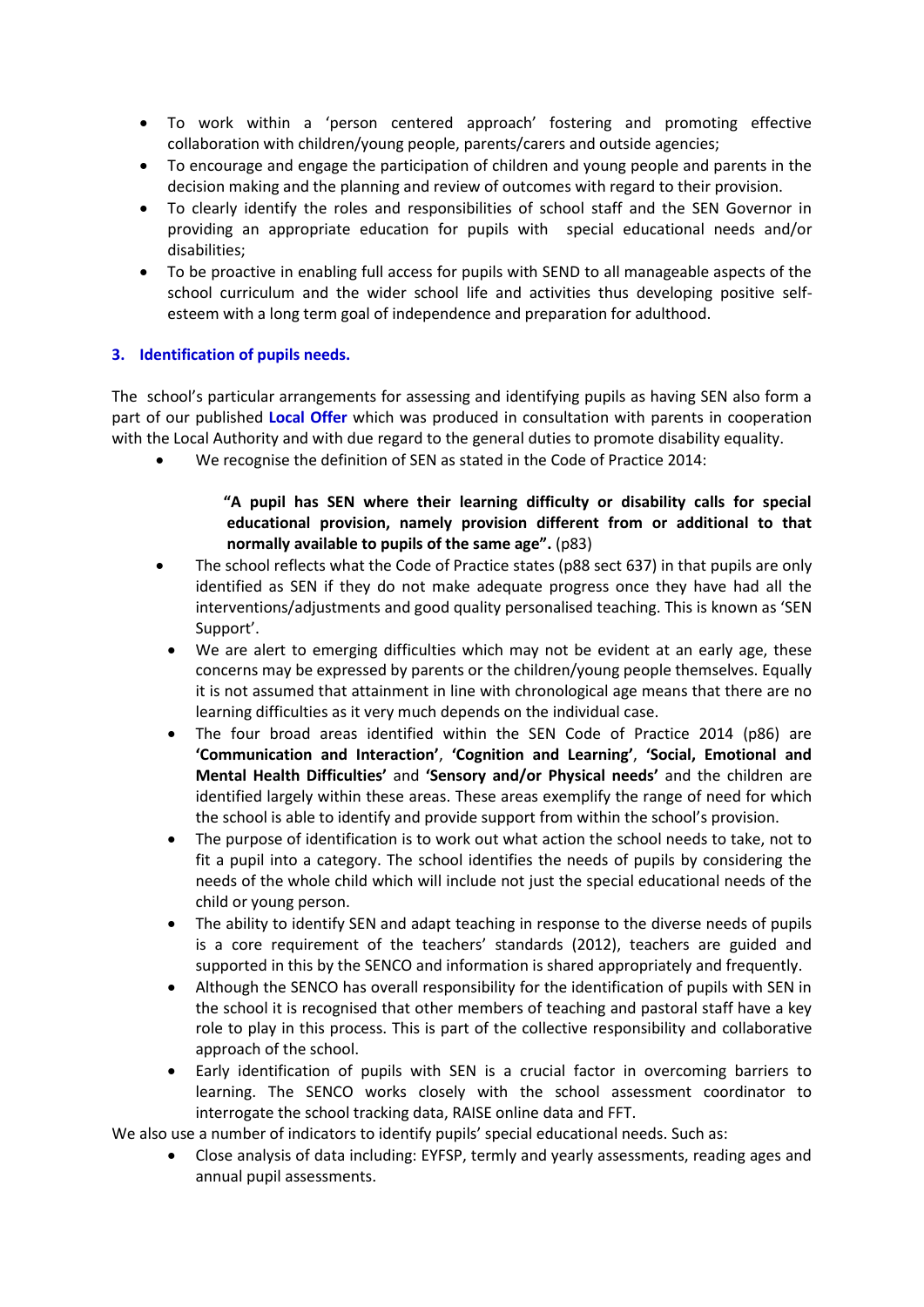- Any teacher or support staff concerns.
- Following up parental concerns.
- **•** Tracking individual pupil progress over time.
- Liaison with feeder schools on transfer.
- Information from previous schools. Information from other services.
- Very close liaison at the outset with EYFS staff and the SENCO and parents.

## **What is not SEN but may impact on progress and attainment may include:**

- Disability
- Attendance and punctuality
- Health and welfare
- Children/young people in receipt of pupil premium or pupil premium plus.
- LAC
- Being a child/young person of servicemen/women
- EAL

## **3. Special Educational Needs Provision**

- Differentiated high quality first teaching is a priority for all pupils in the school including those with SEN.
- Where a pupil is identified as having SEN, action is taken to remove barriers to learning and put effective special educational provision in place.
- The SEN support takes the form of a four part cycle through which earlier decisions and actions are revisited, refined and revised with a growing understanding of the pupil's needs and of what supports the pupil in making good progress and securing good outcomes. This cycle is known as the Graduated Approach (**Assess, Plan, Do and Review).**

## **4. Accessibility to the curriculum and the learning environment for pupils with special educational needs.**

- The DDA, as amended by the SEN and Disability Act 2001, placed a duty on all schools and LAs to plan to increase over time the accessibility of schools for disabled pupils and to implement their plans. In line with this there is a fully developed accessibility plan which is in writing and which is also available on the school's website.
- The school is proactive in removing barriers to learning. School staff are trained in a variety of specialist areas and can access the expertise of teachers from other specialist schools if appropriate. We promote dyslexia friendly and ASD friendly practices.
- The school increases and promotes access for disabled pupils to the school curriculum. This covers teaching and learning and the wider curriculum of the school such as participation in after-school clubs, leisure and cultural activities or school visits.
- The school improves access to the physical environment. This covers improvements to the physical environment of the school and physical aids to access education. St Michael's has wheelchair access at a number of points throughout the school and there are disabled toilets and medical rooms in both infant and junior buildings.
- The school strives to improve the delivery of information to pupils with SEND and their families when appropriate for disabled pupils? This will include planning to make written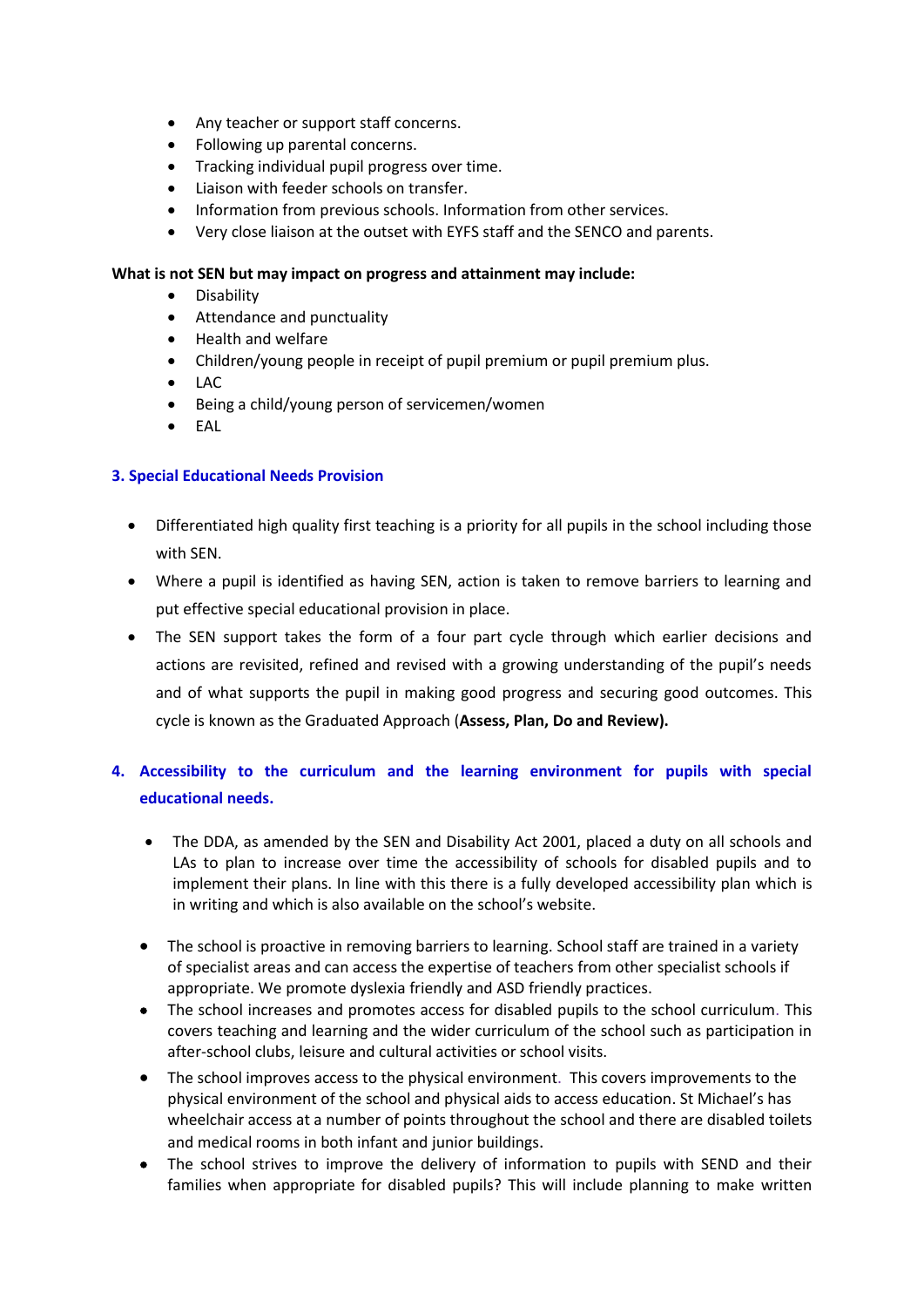information that is normally provided by the school to its pupils available to disabled pupils. Examples might include hand-outs, timetables, textbooks and information about school events. The information should take account of pupils' disabilities and pupils' and parents' preferred formats and be made available within a reasonable time frame.

#### **5. Assessment and Review Process**



**ASSESS:**-In Assessing a child/young person the school will carry out an analysis of the pupil's needs which draws on the teacher's assessments and experiences of the pupil, their previous progress and attainment. This is put in the context of the individual's development compared to the school's core approach to pupil's progress, attainment and behavior and their peers and national data. The pupil's own views are sought as are those of external support services if involved. The school liaises fully with outside agencies who are conducting the assessments. Any concerns by parents are actively listened to and recorded. Summative assessments are reviewed every term in our school and individual assessments are reviewed every half term or sooner if required.

**PLAN: -** We recognise that we **must** formally notify parents if their child is being provided with SEN support despite prior involvement and communication. The teacher and SENCO agree in consultation with the parent and pupil the adjustments, interventions and support to be put in place as well as the expected impact on progress (outcomes), development or behavior along with a clear date for review.

**DO:** Outcomes set within the Pupil Profile are targeted by identified school based staff. Where appropriate information, advice, support and guidance will be obtained by our school Outreach providers. These outcomes are reviewed termly with new outcomes set.

**REVIEW**: The SENCO supports the class or subject teacher in problem solving and advising on the effective implementation of support and in further assessments. The teacher remains responsible for working with the child and where the interventions involve group or one to one teaching away from the teacher they remain responsible for overseeing this and work closely with teaching assistants or specialist staff involved to plan and assess the impact of support and how they can be linked to classroom teaching. Reviews are carried out on the agreed date.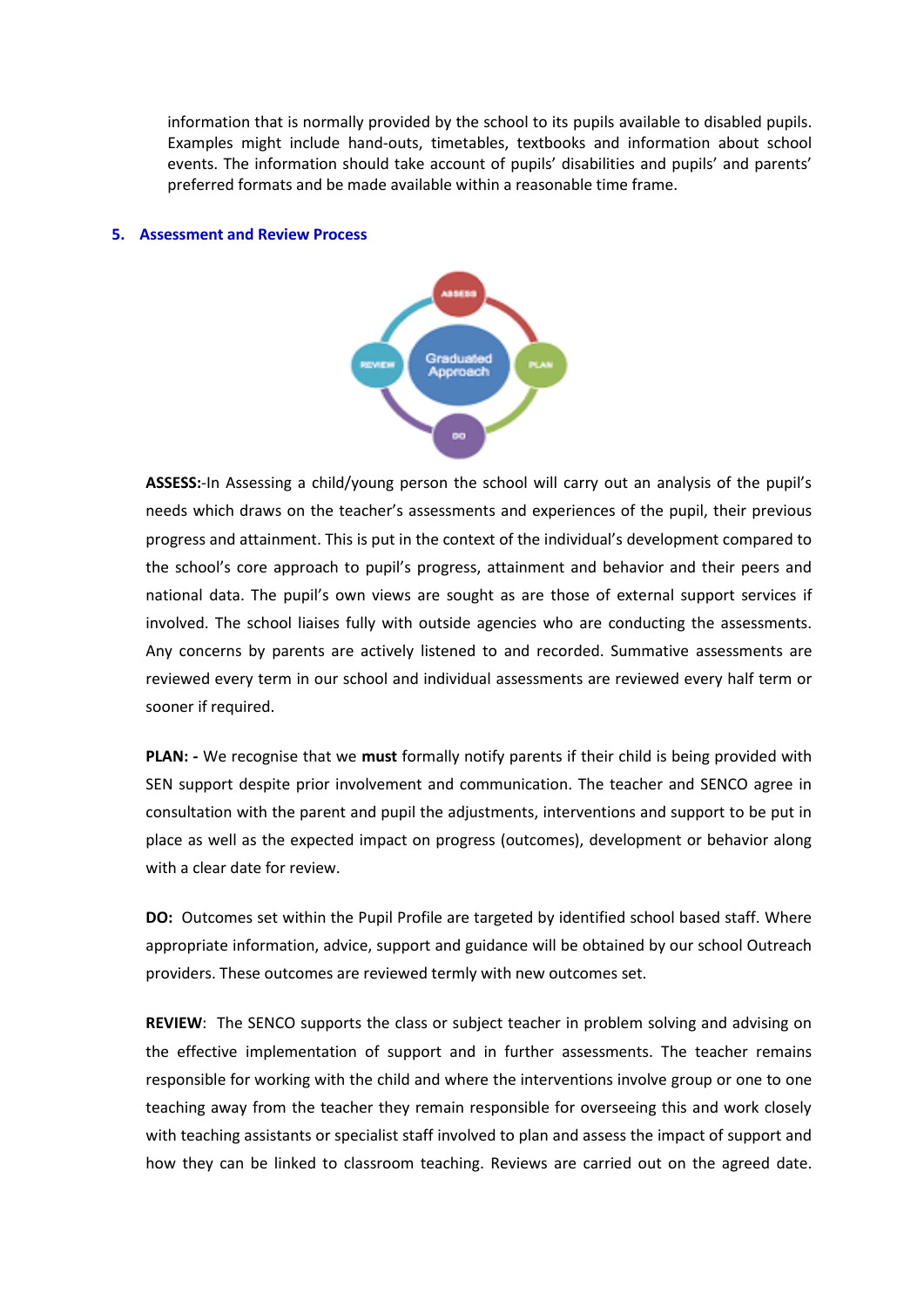Some children have an EHCP (Education Health Care Plan). These must be reviewed by the local authority in partnership with the school at least annually. These reviews are arranged at school and are part of the SENCO role. When we review we evaluate the impact and quality of the support and take into account the views of the parents and pupils. This feeds back into the analysis of the pupil's needs. The teacher working with the SENCO will revise the support in the light of the pupil's progress and development and any changes to support and outcomes will be made in consultation with the parent and pupil. We strive to provide clear information to parents about the impact of support and interventions provided enabling them to be involved in planning next steps. In transition to another setting information to be passed on will be shared with parents and pupils and this may involve others being present at review meetings and the SENCO/Inclusion Manager attending meetings offsite to support the transition process.

#### **6. Managing the needs of pupils who qualify for SEN support**.

- In many cases the pupil's needs are effectively met within school. The way this is done is accessed in the School's Local Offer which is published can be seen on the School's website and the Liverpool Family Services directory.
- Where a pupil continues to make less than expected progress despite evidence based support matched with interventions addressing areas of need it may be necessary to involve specialists in the school or from outside agencies. Parents will always be informed and involved in the decision to procure the advice of a specialist and their consent will be required formally by agencies. (Except in child protection cases where a child is deemed to be at risk).
- Where assessment indicates that support from specialist services is required the school strives to ensure that the pupil receives this as quickly as possible. The Local Offer sets out clearly what support is available and how it can be accessed. Support Services used in St. Michael's Catholic Primary include for example Educational Psychology, CAMHS (Child and Adolescent Mental Health Service), Speech and Language Therapy Services to name a few.
- Some children may have multi-agency involvement and the school will consider the criteria for the levels of need and where relevant may decide in consultation with Liverpool's 'Responding to Need Guidance and levels of Need Framework' that an EHAT (Early Help Assessment Tool) is appropriate.
- Where, despite the school having taken relevant and purposeful action to identify, assess and meet the need of the child or young person and they have not made expected progress, the school or parents should consider requesting an Education, Health and Care needs assessment. In applying for this the school presents evidence of the action taken as part of SEN Support.

#### **7. Working in partnership with parents and carers.**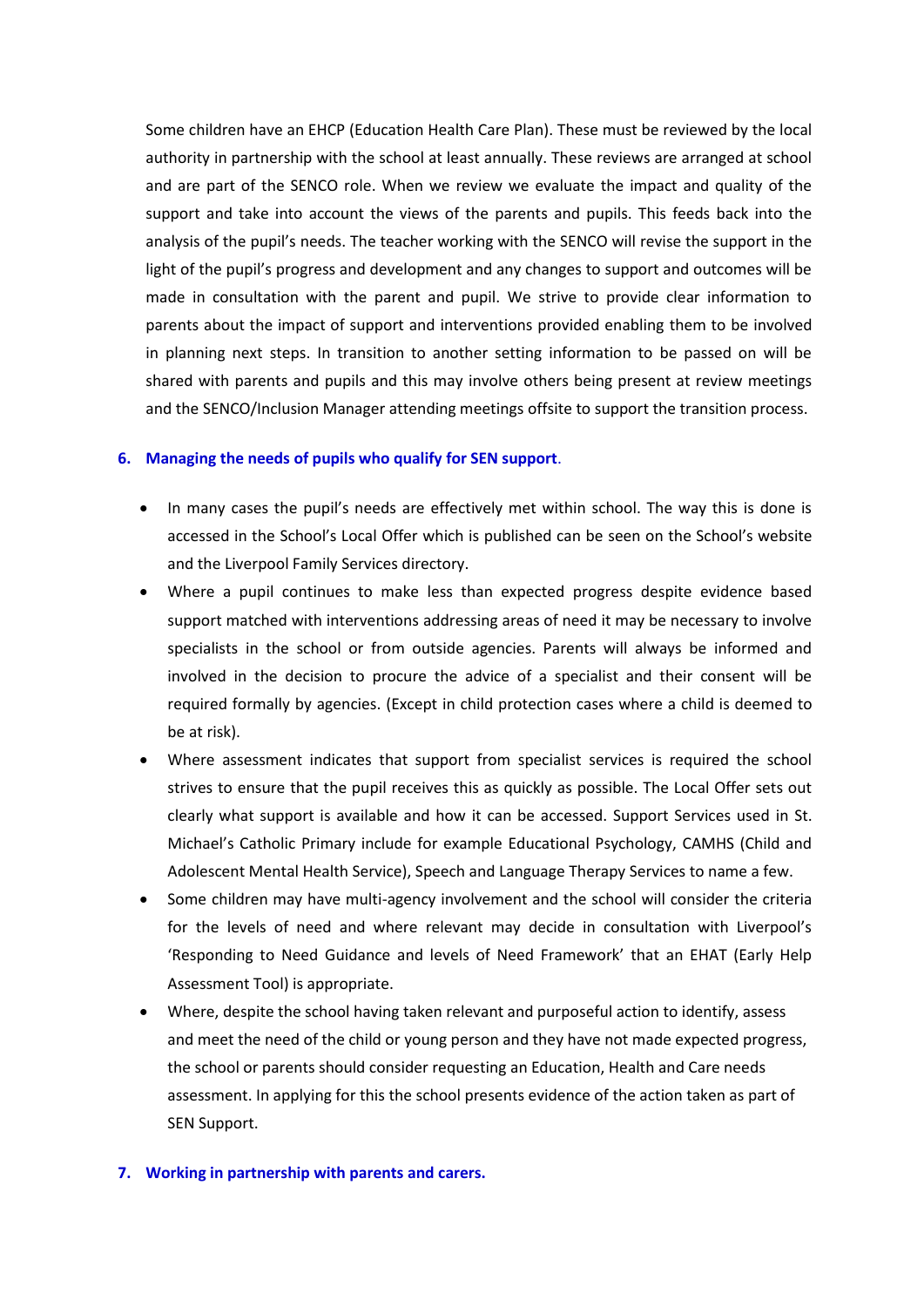- We recognise that the impact of SEN support can be strengthened by increasing parental engagement in the approaches and teaching strategies that are being used. We also value and welcome the essential information on the impact of SEN support outside school as well as the parents/carers particular knowledge of their child/young person and any changes in needs which they can provide.
- In creating the School's Local offer parental consultation was crucial and parents views on this were sought, acted upon and valued. This is an ongoing process and the school operates an open door policy where parents are encouraged to communicate openly with the school in a timely way should they have any concerns regarding their child/young person. There are other systems to encourage communication such as PTA, questionnaires and coffee mornings etc.
- Where a pupil is receiving SEN Support the school endeavors to talk to parents/carers regularly to set clear outcomes and review progress towards them, discussing the activities and support that will help achieve them and identify the responsibilities of the parent, the pupil and the school.
- At all stages of the SEN process the school keeps parents/carers fully informed and involved. Regular meetings are scheduled throughout the academic year to share the progress of the pupils with parents/carers and to take account of their views. It is hoped that this will assist in supporting pupils to reach their full potential. Parents/carers are encouraged to make a full and active contribution to their child's education. Thorough records of outcomes, actions and support as well as contact with parents form an important part of monitoring and recording for the school.

## **8. Participation in the life of the school.**

- We recognise our duties regarding equality and inclusion for individual disabled children and young people under the Equality Act 2010. We make reasonable adjustments, including the provision of auxiliary aids and services for disabled children to prevent them being put at significant advantage. We also recognise that these are anticipatory duties and strive to make arrangements in advance to prevent disadvantage. It is important to foster good relations and promote equality of opportunity generally so that barriers to learning are removed.
- Children are encouraged to participate fully in the life of the school. This includes extracurricular clubs and activities where the SENCO monitors the attendance of those with Special Educational Needs and disabilities to ensure that there is good representative participation from these groups.

## **9. Improving the emotional, mental and social development of pupils with special educational needs.**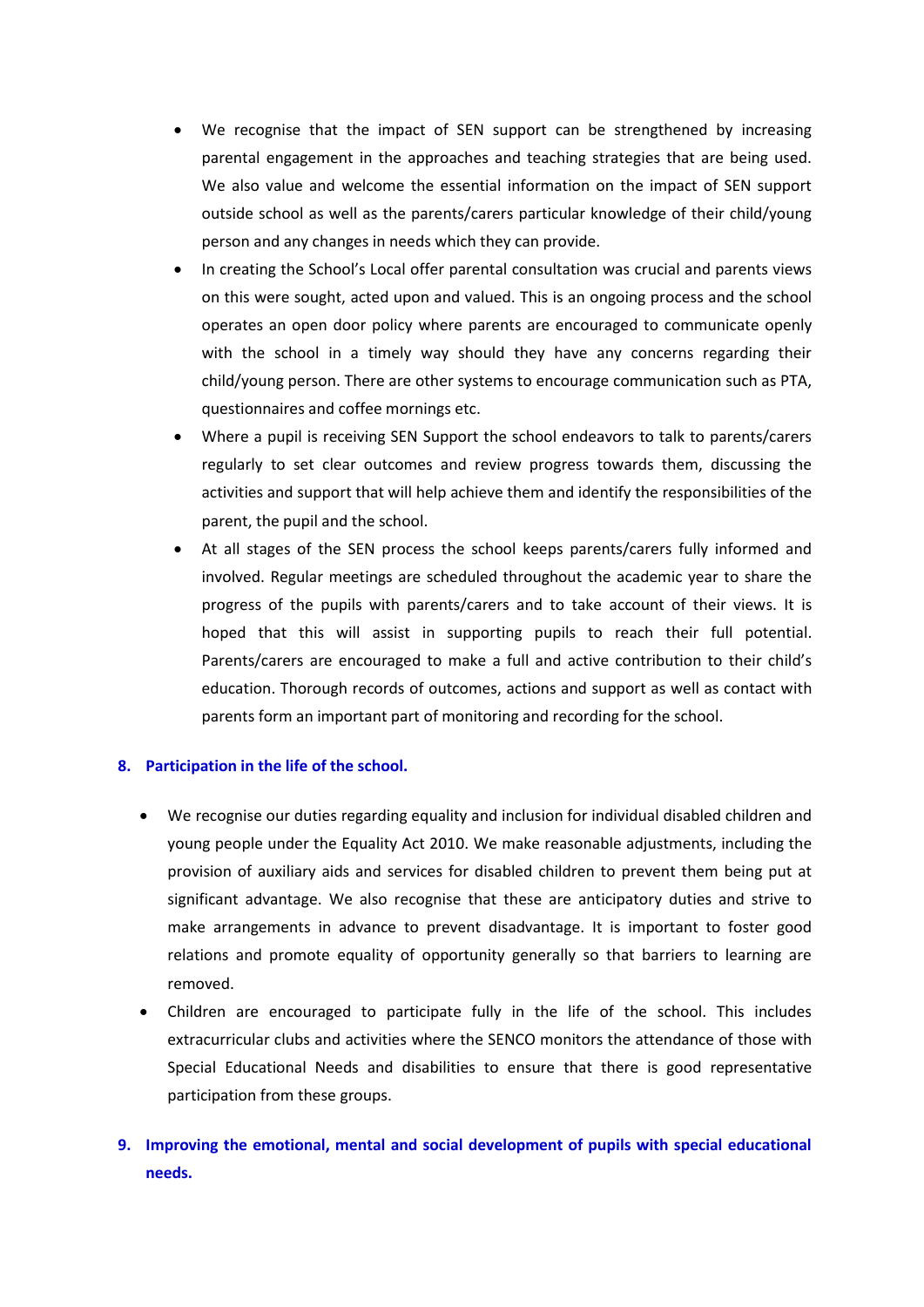We recognise that some children and young people may experience a wide range of social and emotional difficulties which manifest themselves in different ways. These may include:

- becoming withdrawn or isolated
- displaying challenging, disruptive or disturbing behaviour

These behaviours may reflect underlying mental health difficulties such as anxiety or depression, self-harming, substance misuse, eating disorders or physical symptoms that are medically unexplained. Other children and young people may have disorders such as:

- Attention Deficit Disorder (ADD)
- Attention Deficit Hyperactive Disorder (ADHD)
- Attachment Disorder (AD)

It is also recognised by the school that children may display certain behaviours as a result of selfesteem or other issues such as neglect.

We have clear processes to support children and young people and this is linked to behaviour and safeguarding policies. These policies include detail on how the school manages effects of any disruptive behaviour so that it does not adversely affect other pupils. The school provides support for pupil's emotional, mental and social development in the following ways:

- PHSE lessons involving discussion and role play.
- Individual support packages based on appropriate strategies.
- An in-school nurture provision, run the Inclusion Manager, SENCO and Learning Mentors. This follows the Nurture Principles and is run on a termly basis.
- Lunchtime and playtime support through planned activities and groups.

If your child still needs extra support, in partnership with parents/carers the SENCO will access further support through the EHAT process.

## **10. Monitoring and evaluation the impact of the school's SEN provision.**

Whilst the full governing body remains responsible for SEN they often appoint a SEN Governor to support their work. The SEN Governor at St. Michael's is Mrs Meg Buckley . She can be contacted via the head teacher or Chair of Governors. The SEN Governor promotes the development of SEN provision by:

- championing inclusion and promoting a greater understanding of issues related to SEN by the Governing Body;
- being familiar with key legislation and policy;
- fostering communication between parents/carers of children with SEND and the school;
- meeting regularly with the SENCO and visiting classrooms;
- ensuring they have an understanding of the role of the SENCO and how pupils are supported;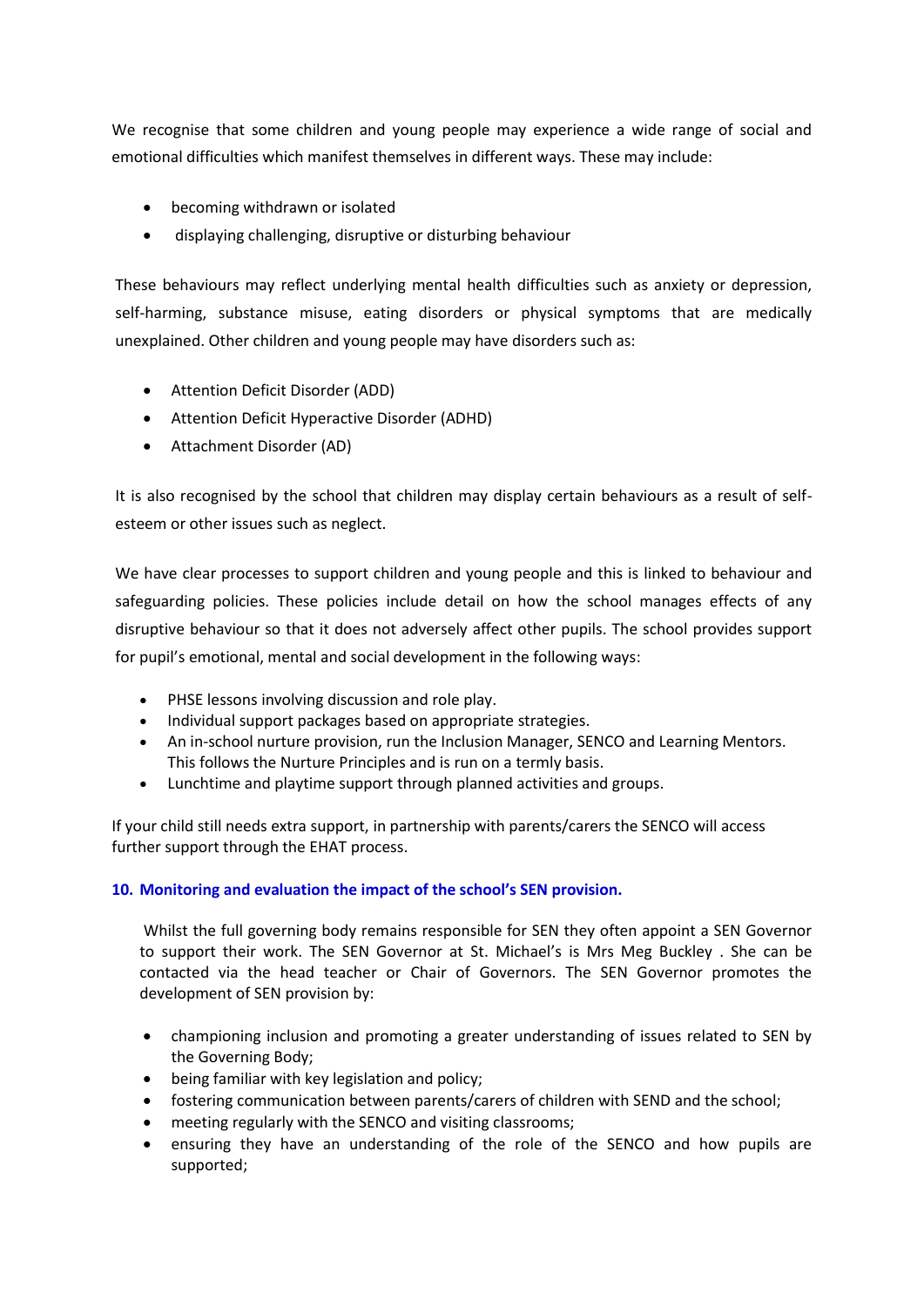- developing an awareness of the types of SEN present within the school cohort;
- reporting regularly to the Governing Body;
- understanding how funding received for SEN is allocated by the school;
- attending training in relation to SEND;
- assisting in monitoring the progress of vulnerable pupils;
- Reviewing and monitor the effectiveness of the SEND Policy.

The Governing Body will report annually on the success of the policy under the statements listed in 'The aims and values of this policy' p5). The SEN Governor will also liaise with the SENCO/Inclusion Manager in relation to the Local Offer and the SEN Information report.

In evaluating the effectiveness of this policy, the school will consider the views of:

- Reports presented by the Head teacher, SENCO and Link SEN Governor
- Parents/carers
- Pupils
- Outside Agencies

Pupil's attainment and progress will provide detailed and quantifiable evidence relating to the success of the SEND policy and this will be analyzed carefully through:

- Consideration of each pupil's success in meeting outcomes.
- Use of standardized tests including reading, spelling and numeracy ages
- An analysis of external tests including SATs, GCSEs or equivalent qualifications
- The school's tracking systems and teacher assessments
- Evidence generated from Pupil passports and Annual Review meetings.
- Raise online
- Reports provided by outside agencies including Ofsted.

## **11. Staff Training**

All primary schools within an SEN Consortia share best practice and offers support within the locality. Training on SEN is arranged through these and with the support and involvement of the services attached to these. The training is needs led and linked to the school development plan, needs of the particular consortia and the school's Local offer. Specific training can be provided for the SENCO, Teaching Assistants, whole school and parents. Liverpool school Improvement service provides two SENCO Briefings and an annual SENCO Transition Forum (KS2/3) in June where any pupils with SEND and/or vulnerable pupils can be discussed in person and a transition plan can be put in place.

All teaching and support staff are encouraged to attend courses and training that assist them in acquiring the skills needed to work with pupils with SEND. The SENCO provides school-based INSET and targeted support to develop awareness of resources and practical teaching strategies for use with pupils with SEND.

A needs analysis to determine INSET requirements of staff (including Governors) in the area of SEND is conducted annually. The School's INSET needs are included in the School Development Plan and the outcomes and impact of these will be detailed in the SEN Information report.

## **12. Funding of Special Educational Needs**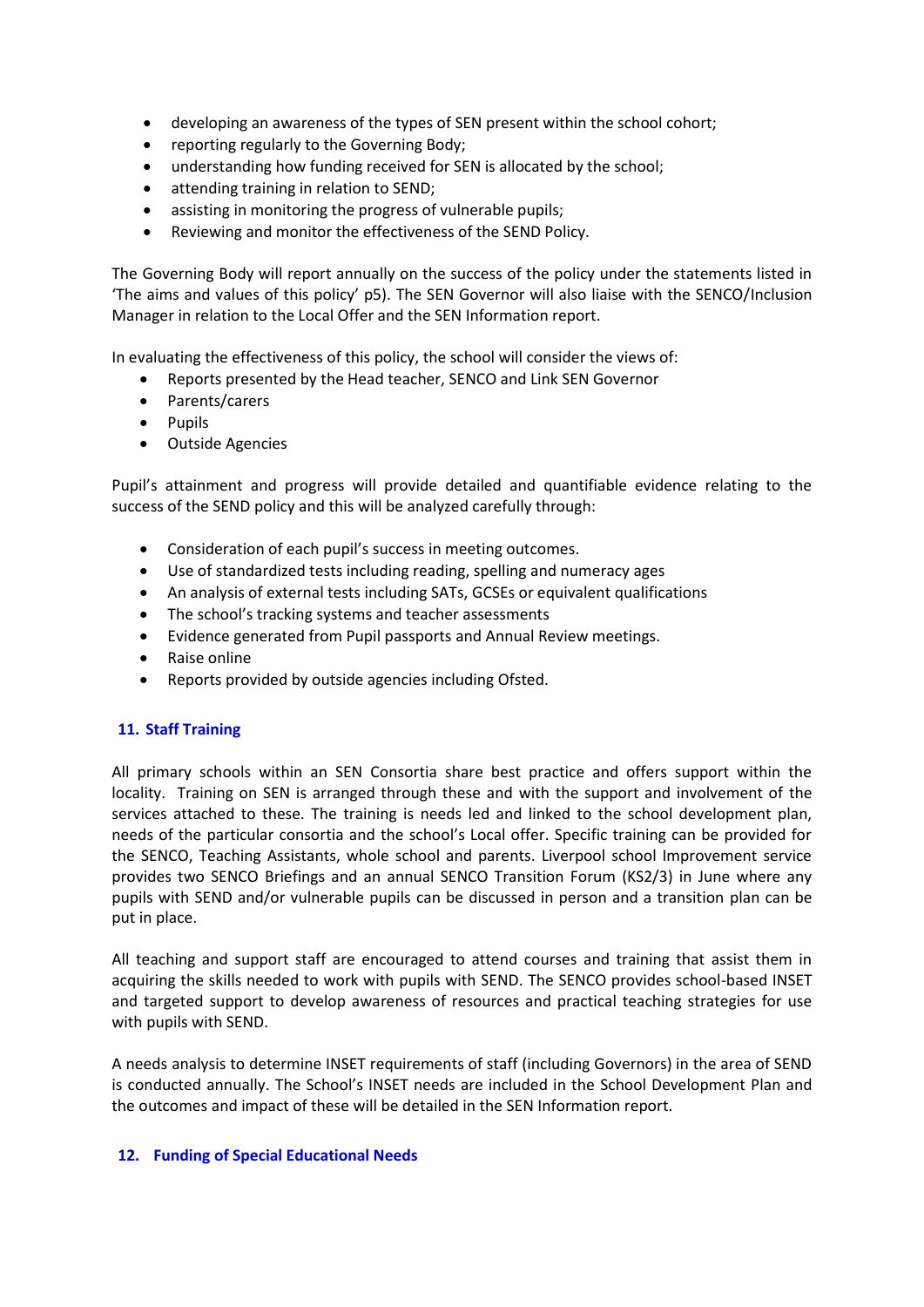All schools receive an amount of money to support children and young people with special educational needs. This is provided as part of the schools' block formula allocation. It is the responsibility of each school have a 'notional SEN budget' which caters sufficiently for the special educational needs of the children and young people within their school. This is often managed by the Head Teacher with advice for its deployment coming from the SENCO

Element 1 Core Educational Funding Mainstream per pupil funding (AWPU) Element 2 Notional SEN Budget Contribution of up to £6k for additional support required by children and young people with high needs, from the Notional SEN Budget Element 3 High Needs/Top-up Funding Top Up funding from the LA to meet the needs of individual children and young people with or without an EHC Plan.

The Education Funding Agency describes the funding available within schools for SEN pupils as being made up from 3 elements:

The money in the schools' block funding identified for Element 2 is based on a formula which is agreed between the schools and the Local Authority, different Local Authorities have their own methodology and operational guidance which our school is aware of. Schools receive an annual school block allocation made up of a number of elements in order to enable them to support special educational needs within the school and specifically to fund the first £6,000 of a pupil's SEN support. Additional resources for individual statements and EHC plans - Element 3 can be allocated through top-up funding from the High Needs block budget. The level of top up funding for each pupil is allocated within 5 bands i.e. 1, 2, 3, 4 or 5 depending on the type and level of need of each pupil and the provision that is made available. High Needs pupils with or without statements or EHC plans are therefore supported by a combination of school block funding (Element 2) and high needs top-up funding (Element 3).

## **The school allocates SEN funding in the following ways:**

- Learning Support Teachers and Teaching Assistants;
- Training for all Teachers and Teaching Assistants so that they can meet pupils' needs more effectively;
- Specialist books and equipment;
- In class and withdrawal support from the SENCO, SEN Teacher or support staff;
- Ramped access to the main buildings of the school;
- Disabled toilet facilities
- Purchasing and maintenance of ICT and electronic equipment
- $\bullet$

## **13. Supporting pupils with medical conditions**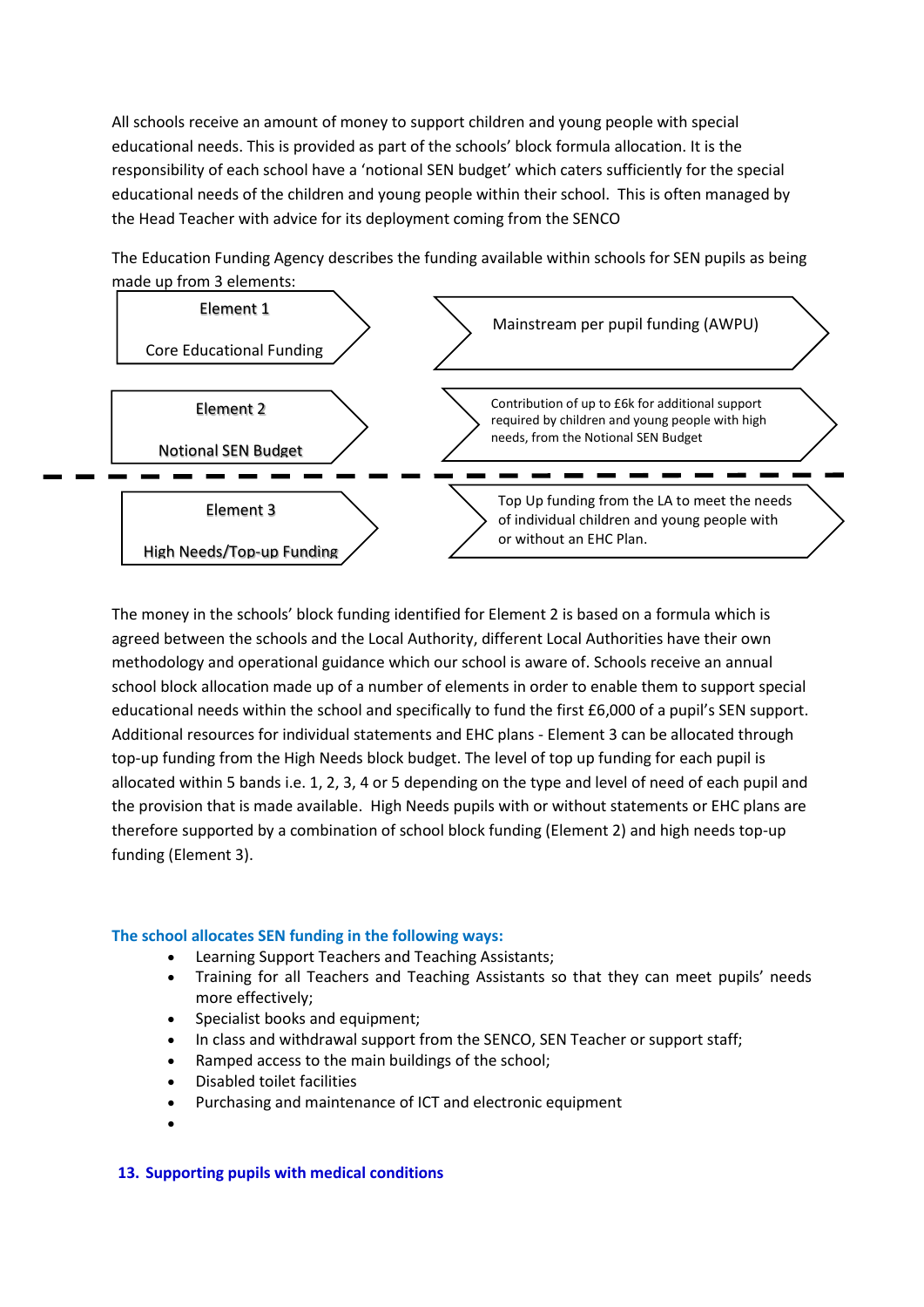- The school is an inclusive community that aims to support and welcome all children and young people including those with medical conditions.
- The school meets its statutory responsibilities to manage medicines and medical conditions in line with Government guidance 'Supporting pupils at school with Medical conditions' and the 'Special Educational Needs and Disability code of practice: 0-25 years'.
- We aim to provide all pupils with all medical conditions the same opportunities as others at school.

## **14. Increasing accessibility over time.**

All pupils at St. Michael's have equal access to a broad and balanced curriculum differentiated to enable ALL pupils to understand the relevance and importance of an appropriate education. This promotes self-esteem and confidence that will lead to pupils making relevant progress that is closely monitored.

Teachers use a wide range of strategies to meet pupil's special educational needs. Lessons have clear learning objectives and success criteria, are differentiated appropriately and assessed to inform the next stage of learning. The school's learning and Teaching Policy promotes best practice towards students with SEN.

Provision Mapping features significantly in the SEN provision provided by the school. Intervention Plans contain outcomes to ensure that all pupils experience success.

Following The Equality Act 2010 it states that education providers must also make 'reasonable adjustments' to ensure that disabled students aren't discriminated against. Making reasonable adjustments could include:

- changes to practices or procedures
- changes to physical features
- changes to how learners are assessed
- providing extra support and aids (such as specialist teachers or equipment)

The obligation for schools to provide extra support such as specialist teachers or equipment will be introduced at a later date.

Relevant information is shared with parents/carers of pupils on Special Needs Support or with an Education Health Care Plan (EHCP). They receive regular details on the agencies involved with their child's education and are signposted according to their child's needs. Key information is also shared within the school to ensure teachers are up to date with developments.

## **15. Complaints Procedure**

Any complaints should first be raised with the SENCO, then if necessary with the Head teacher and finally, if unresolved, with the SEN Governor. All complaints follow the school's complaints procedure.

- Meetings with the parents/carers are arranged, perhaps involving a mediator such as the 'Information, Advice and Support Service'.
- Key issues are identified including where there is agreement.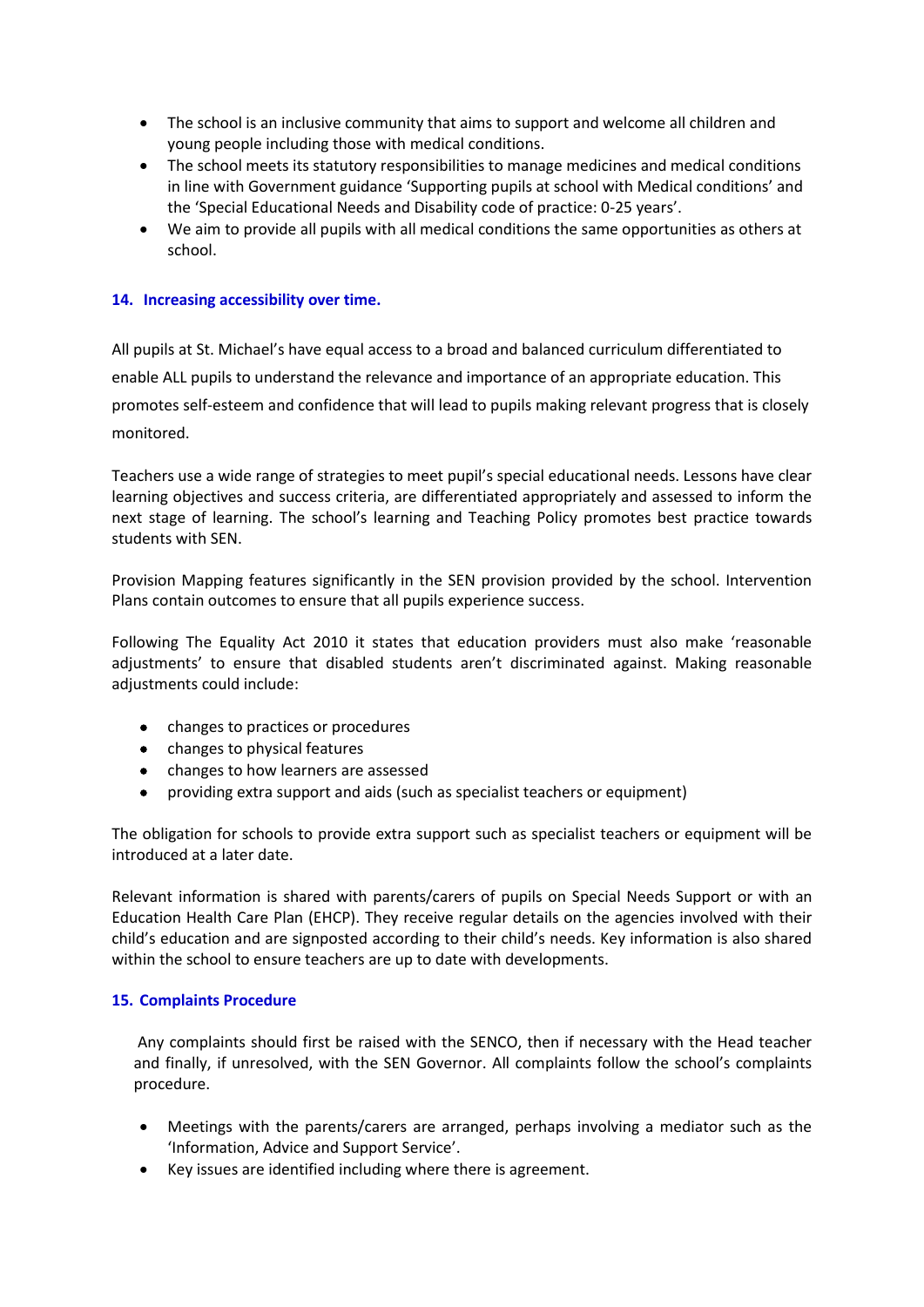- Discussions should take place with the SENCO
- Reports provided by outside agencies should be considered
- Outcomes are reviewed examining what progress the pupil has made. Any behaviour logs should ensure strategies are included and shared with parents/carers.

#### **16. Roles and Responsibilities**

We acknowledge that the SENCO shares responsibility with the rest of the staff within the school and the governing body. Whilst the full governing body remains responsible for SEN they often appoint a SEN Governor to support their work. The SEN Governor at St. Michael's School promotes the development of SEN provision by:

The Governing Body will report annually on the success of this policy under the statements listed in '**The aims and objectives of this policy'** (page 5)

In evaluating the effectiveness of this policy, the school will consider

- Findings of the SEND information report including its Local Offer.
- Reports presented by the Head teacher, SENCO and Link SEN Governor
- Parents/carers
- Pupils
- Outside Agencies with evidence of joined together working.
- Pupil's attainment and progress will provide detailed and quantifiable evidence relating to the success of the SEND policy and this will be analysed carefully through:
- Consideration of each pupil's success in meeting their agreed outcomes.
- Use of standardised tests including reading, spelling and numeracy ages
- An analysis of external tests including SATs, GCSEs or equivalent qualifications
- The school's tracking systems and teacher assessments
- Evidence generated from Provision mapping and related interventions and person centered planning reviews from Education Health Care Plans and EHATs.
- Raise online
- Reports provided by outside agencies including Ofsted.

## **The Role of the SENCO**

This involves:

- ensuring all practitioners in the setting understand their responsibilities to children with SEN and the setting's approach to identifying and meeting SEN.
- advising and supporting colleagues
- ensuring parents are closely involved throughout and that their insights inform action taken by the setting, and
- liaising with professionals or agencies beyond the setting
- the SENCO has day-to-day responsibility for the operation of SEN policy and co-ordination of specific provision made to support individual pupils with SEN, including those who have EHC plans.
- overseeing the day-to-day operation of the school's SEN policy and updating it annually and overseeing and overseeing and updating the school's SEND information report in line with statutory guidelines.
- co-coordinating provision for children with SEN